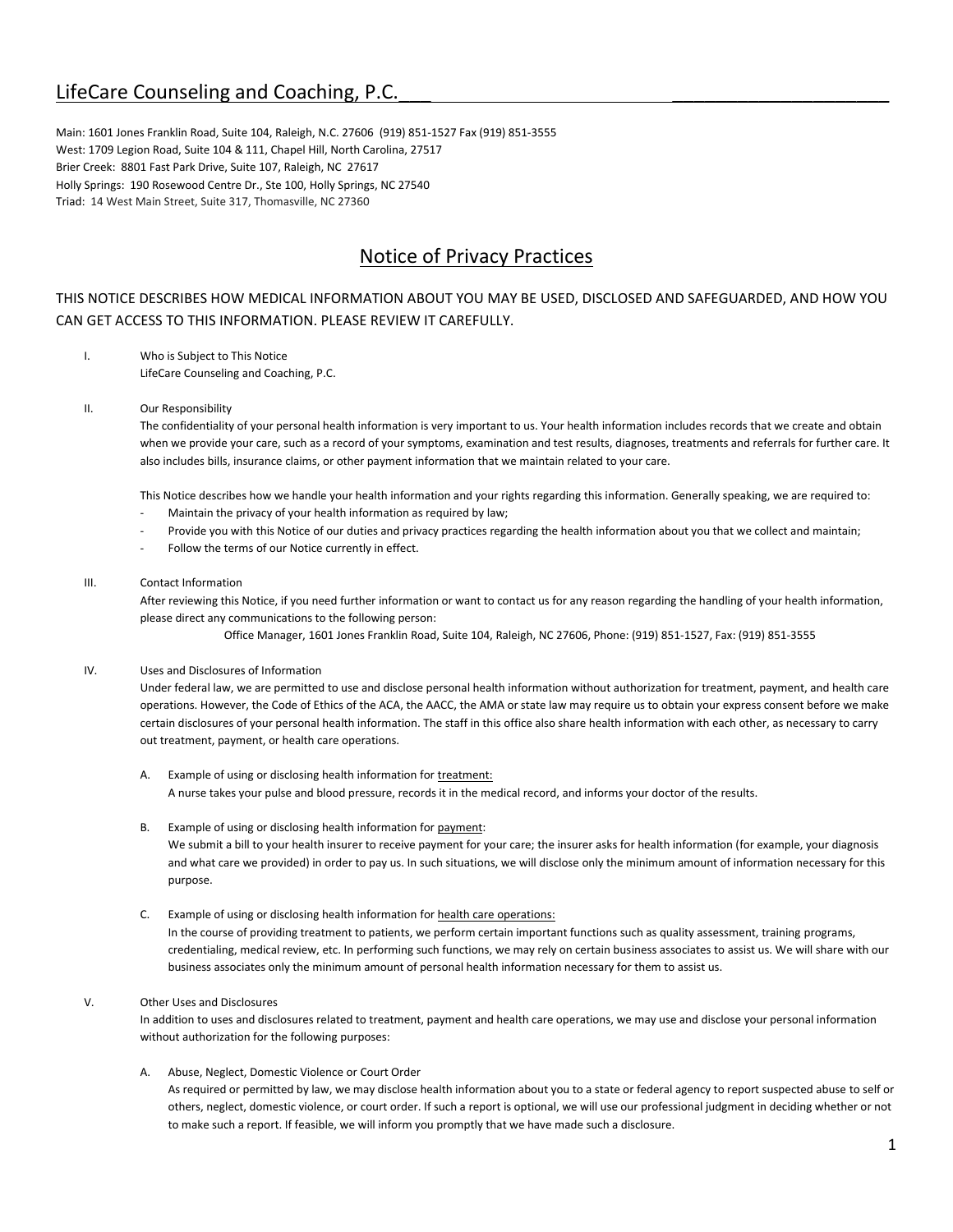#### B. Appointment Reminders and Other Health Services

We may use or disclose your health information to remind you about appointments or to inform you about treatment alternatives or other health-related benefits and services that may be of interest to you, such as case management or care coordination.

#### C. Business Associates

We may share health information about you with business associates who are performing services on our behalf. For example, we may contract with a company to service and maintain our computer systems, or to do our billing. Our business associates are obligated to safeguard your health information. We will share with our business associates only the minimum amount of personal health information necessary for them to assist us.

#### D. Communicable Diseases

To the extent authorized by law, we may disclose information to a person who may have been exposed to a communicable disease or who is otherwise at risk of spreading a disease or condition.

#### E. Communications with Family and Friends

We may disclose information about you to persons who are involved in your care or payment for your care, such as family members, relatives, or close personal friends. Any such disclosure will be limited to information directly related to the person's involvement in your care. If you are available, we will provide you an opportunity to object before disclosing any such information. If you are unavailable because, for example, you are incapacitated or because of some other emergency circumstance, we will use our professional judgment to determine what is in your best interest regarding any such disclosure.

#### F. Coroners, Medical Examiners, and Funeral Directors

We may disclose health information about you to a coroner or medical examiner, for example, to assist in the identification of a decedent or determining cause of death. We may also disclose health information to funeral directors to enable them to carry out their duties.

#### G. Disaster Relief

We may disclose health information about you to government entities or private organizations (such as the Red Cross) to assist in disaster relief efforts.

If you are available, we will provide you an opportunity to object before disclosing any such information. If you are unavailable because, for example, you are incapacitated, we will use our professional judgment to determine what is in your best interest and whether a disclosure may be necessary to ensure an adequate response to the emergency circumstances.

#### H. Food and Drug Administration (FDA)

We may disclose health information about you to the FDA, or to an entity regulated by the FDA, in order, for example, to report an adverse event or a defect related to a drug or medical device.

## I. Health Oversight

We may disclose health information about you for oversight activities authorized by law or to an authorized health oversight agency to facilitate auditing, inspection, or investigation related to our provision of health care, or to the health care system.

#### J. Judicial or Administrative Proceedings

We may disclose health information about you in the course of a judicial or administrative proceeding, in accordance with our legal obligations.

#### K. Law Enforcement

We may disclose health information about you to a law enforcement official for certain law enforcement purposes. For example, we may report certain types of injuries as required by law, assist law enforcement to locate someone such as a fugitive or material witness, or make a report concerning a crime or suspected criminal conduct.

#### L. Minors

If you are an unemancipated minor, there are circumstances in which we disclose health information about you to a parent, guardian, or other person acting *in loco parentis*, in accordance with our legal and ethical responsibilities.

M. Notification

We may notify a family member, your personal representative, or other person responsible for your care, of your location, general condition, or death. If you are available, we will provide you an opportunity before disclosing any such information. If you are unavailable because, for example, you are incapacitated or because of some other emergency circumstance, we will use our professional judgment to determine what is in your best interest regarding any such disclosure.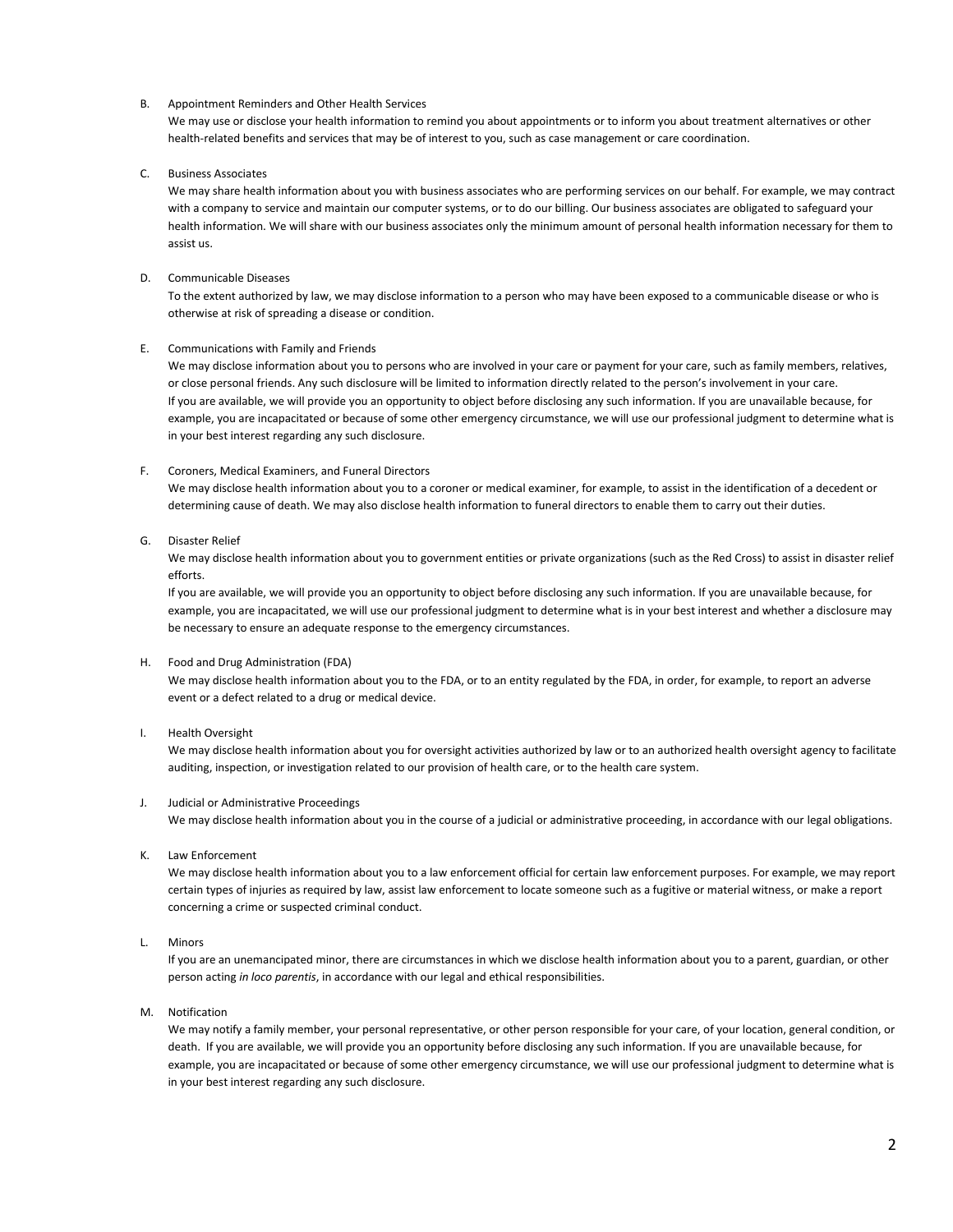#### N. Parents

If you are a parent of an unemancipated minor, and are acting as the minor's personal representative, we may disclose health information about your child to you under certain circumstances. For example, if we are legally required to obtain your consent as you child's personal representative in order for your child to receive care from us, we may disclose health information about your child to you. In some circumstances, we may not disclose health information about an unemancipated minor to you. For example, if your child is legally authorized to consent to treatment (without separate consent from you), consents to such treatment, and does not request that you be treated as his or her personal representative, we may not disclose health information about your child to you without your child's written authorization.

#### O. Personal Representative

If you are an adult or emancipated minor, we may disclose health information about you to a personal representative authorized to act on your behalf in making decisions about your health care.

#### P. Public Health Activities

As required or permitted by law, we may disclose health information about you to a public health authority, for example, to report disease, injury, or vital events such as death.

## Q. Public Safety

Consistent with our legal and ethical obligations, we may disclose health information about you based on a good faith determination that such disclosure is necessary to prevent a serious and imminent threat to the public or to identify or apprehend an individual sought by law enforcement.

#### R. Required By Law

We may disclose health information about you as required by federal, state, or other applicable law.

#### S. Research

We may disclose health information about you for research purposes in accordance with our legal obligations. For example, we may disclose health information without a written authorization if an Institutional Review Board (IRB) or authorized privacy board has reviewed the research project and determined that the information is necessary for the research and will be adequately safeguarded.

#### T. Specialized Government Functions

We may disclose health information about you for certain specialized government functions, as authorized by law. Among these functions are the following: military command; determination of veterans' benefits; national security and intelligence activities; protection of the President and other officials; and the health, safety and security of correctional institutions.

#### U. Workers' Compensation

We may disclose health information about you for purposes related to workers' compensation, as required and authorized by law.

### Any Other Use or Disclosure-Authorization Required

Before using or disclosing your personal health information for any other purpose not identified above, we will obtain your written authorization. Unless action has already been taken in reliance on the authorization, you have a right to revoke such authorization by submitting your request in writing to us (see section III above for contact information).

#### VI. Psychotherapy Notes

In the course of your care with us, you may receive treatment from a mental health professional who keeps separate notes during the course of your therapy sessions about your conversations. These notes, known as "psychotherapy notes", are kept apart from the rest of your medical record, and do not include basic information such as your counseling session start and stop times, the types and frequencies of treatment you receive, or your test results. They also do not include any summary of your diagnosis, condition, treatment plan, symptoms, prognosis, or treatment progress.

Psychotherapy notes may be disclosed by a therapist only after you have given written authorization to do so. (Limited exceptions exist, e.g. in order for your therapist to prevent harm to yourself or others, and to report child abuse/neglect). You cannot be required to authorize the release of your psychotherapy notes in order to obtain health-insurance benefits for your treatment or enroll in a health plan. Psychotherapy notes are also not among the records that you may request to review or copy (see discussion of your rights in section VII below). If you have any questions, feel free to discuss this subject with your therapist.